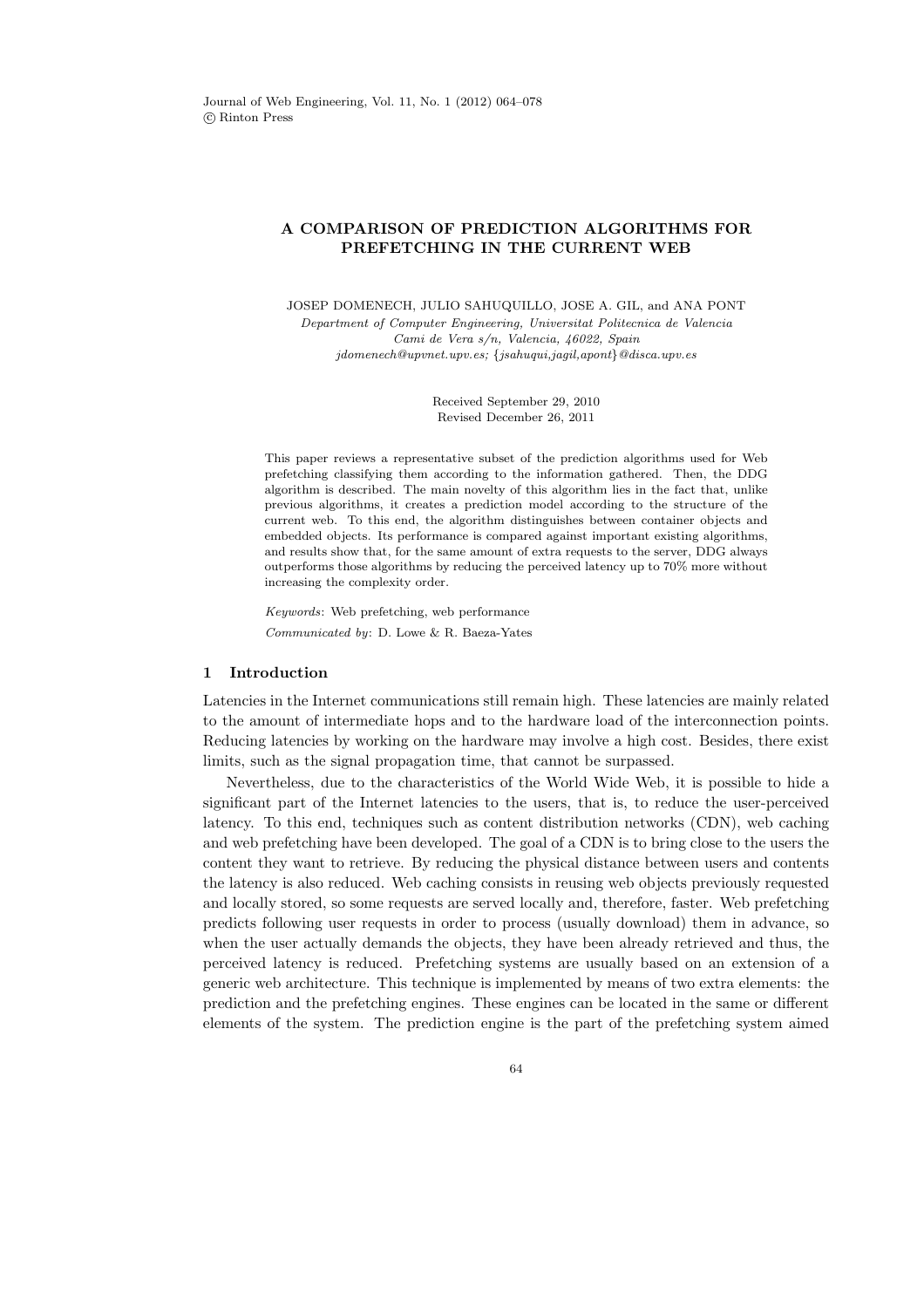at guessing the following user accesses. This engine can be located at any part of the web architecture: clients, proxies, and servers, or even in a collaborative way at several elements.

To predict future accesses, the most widely used option is to learn from the past access patterns. These patterns of web browsing differ depending on the element of the architecture in which the prediction engine is implemented because the information that each element can gather is different. The output of the prediction engine is a hint list, which is composed of a set of URIs which are likely to be requested by the user in a near future. Nevertheless, this list can also be a set of servers if only the connection is going to be prefetched. Due to the fact that in many proposals the hint list is included in the HTTP headers of the server response, the time taken by the predictor to provide this list should be short enough to avoid delaying every user request and, therefore, degrading overall performance.

The predictor must distinguish between those objects that can be prefetched (and therefore predicted) and those that cannot. For this reason, the hint list can only contain prefetchable URIs. According to the definition proposed in [1], a web resource is prefetchable if and only if it is cacheable and its retrieval is safe. Browsers based on Mozilla consider that a resource is not prefetchable if the URI contains a query string.

The prefetching engine is aimed at preprocessing those object requests predicted by the prediction engine. By processing the requests in advance, the user waiting time when the object is actually demanded is reduced. In the literature, this preprocessing has been mainly concentrated on the transference of requested objects in advance although there are other approaches that consider the preprocessing of a request by the server [2, 3], or focus on the pre-establishment of connections to the server [4]. For this reason, the prefetching engine can be located at the client, the proxy, the server, or at several elements.

In addition, to avoid the interference of prefetching requests with the current user requests, the prefetching engine can take into account external factors to decide whether to prefetch an object hinted by the prediction engine or when to prefetch it. These external factors could be related to any part of the web architecture. For instance, when the prefetching engine is located at the client, some commercial products (e.g., Mozilla Firefox and Google Web Accelerator) wait for the browser connections to be idle to start prefetching requests. If it is located at the proxy, the prefetching engine could prefetch objects only when the bandwidth availability is higher than a given threshold. For the case of the predictor located at the server, it could allow prefetching only when its current load permits an increase of requests.

The capability of reducing the user-perceived latency by means of web prefetching depends on where this engine is located. In this way, the closer to the client the prefetching engine is, the more latency can be avoided. Therefore, a prefetching engine located at the client can reduce the whole user-perceived latency. Besides, this represents the current trend included in commercial products like Mozilla Firefox and Google Web Accelerator. Figure 1 shows a basic example of prefetching architecture in which the prediction engine is located at the server side while the prefetching engine is at the client side.

This paper reviews a representative subset of the prediction algorithms used for web prefetching, classifying them according to the information used to make the predictions. Then, the Double Dependency Graph (DDG) is introduced and evaluated. This algorithm improves prefetching performance by considering the structure of the web.

The remainder of the paper is organized as follows. Section 2 introduces a review of web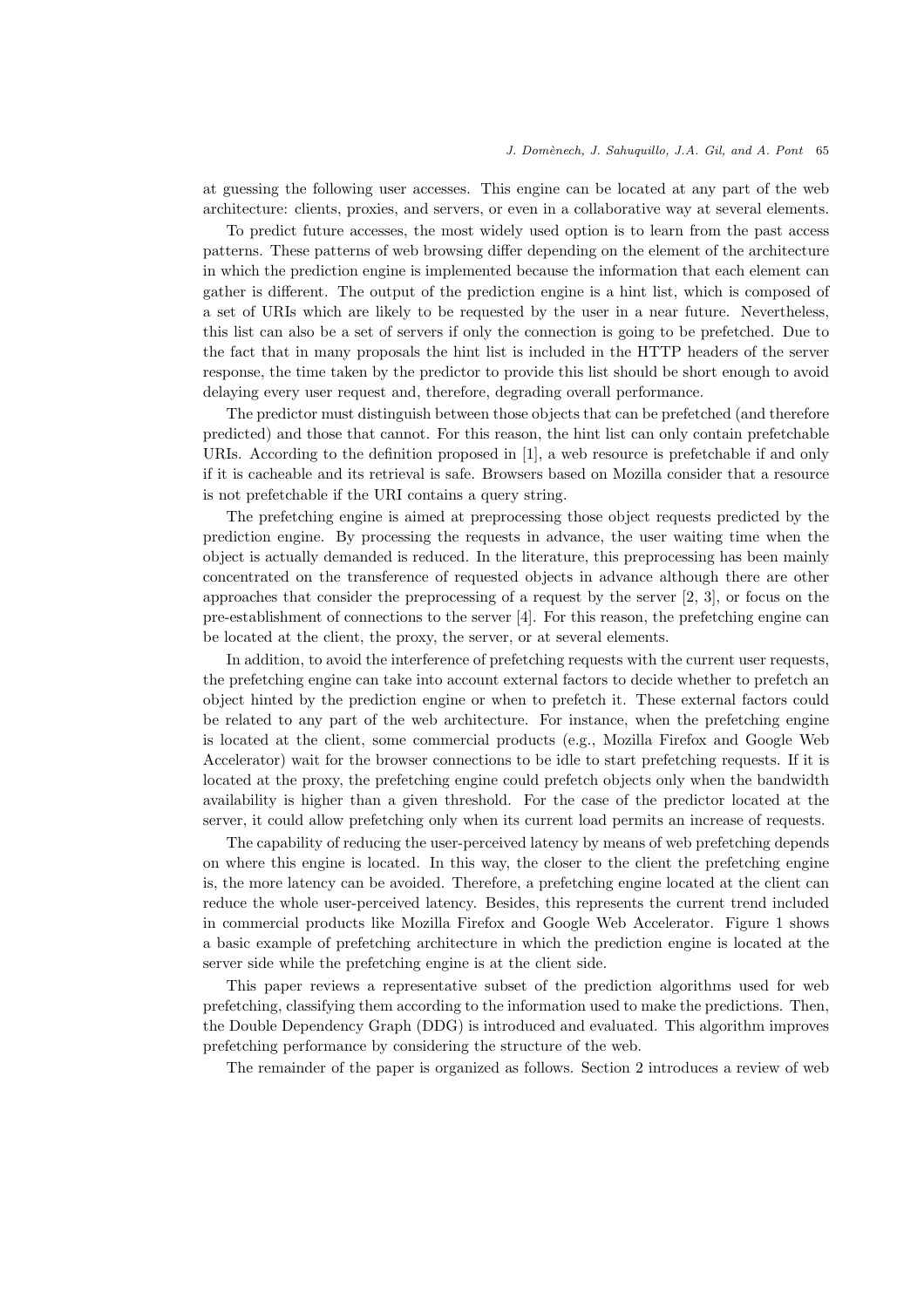66 Prediction Algorithms for Prefetching in the Current Web



Fig. 1. Example of prefetching architecture in which the prediction engine is located at the web server and the prefetching engine is located at the client.



Fig. 2. Classification of web prediction algorithms.

prediction algorithms. Section 3 evaluates the benefits of the DDG algorithm by comparing it against two well-known prediction algorithms. Finally, Section 4 presents some concluding remarks.

### 2 Web prediction algorithms

This section examines the large variety of prediction algorithms that can be found in the literature classifying them into two main categories according to the data taken into account to make the predictions, as shown in Figure 2.

The first category includes those algorithms that predict future accesses considering the observed pattern of past accesses. Algorithms falling in the second category make the prediction by analyzing the content of the recently visited web pages to find links with a high probability of being clicked.

### 2.1 Prediction from the access pattern

Algorithms in this category lie in the statistical inference about future user accesses from the past ones. The prediction of user accesses has usually been made by adapting prediction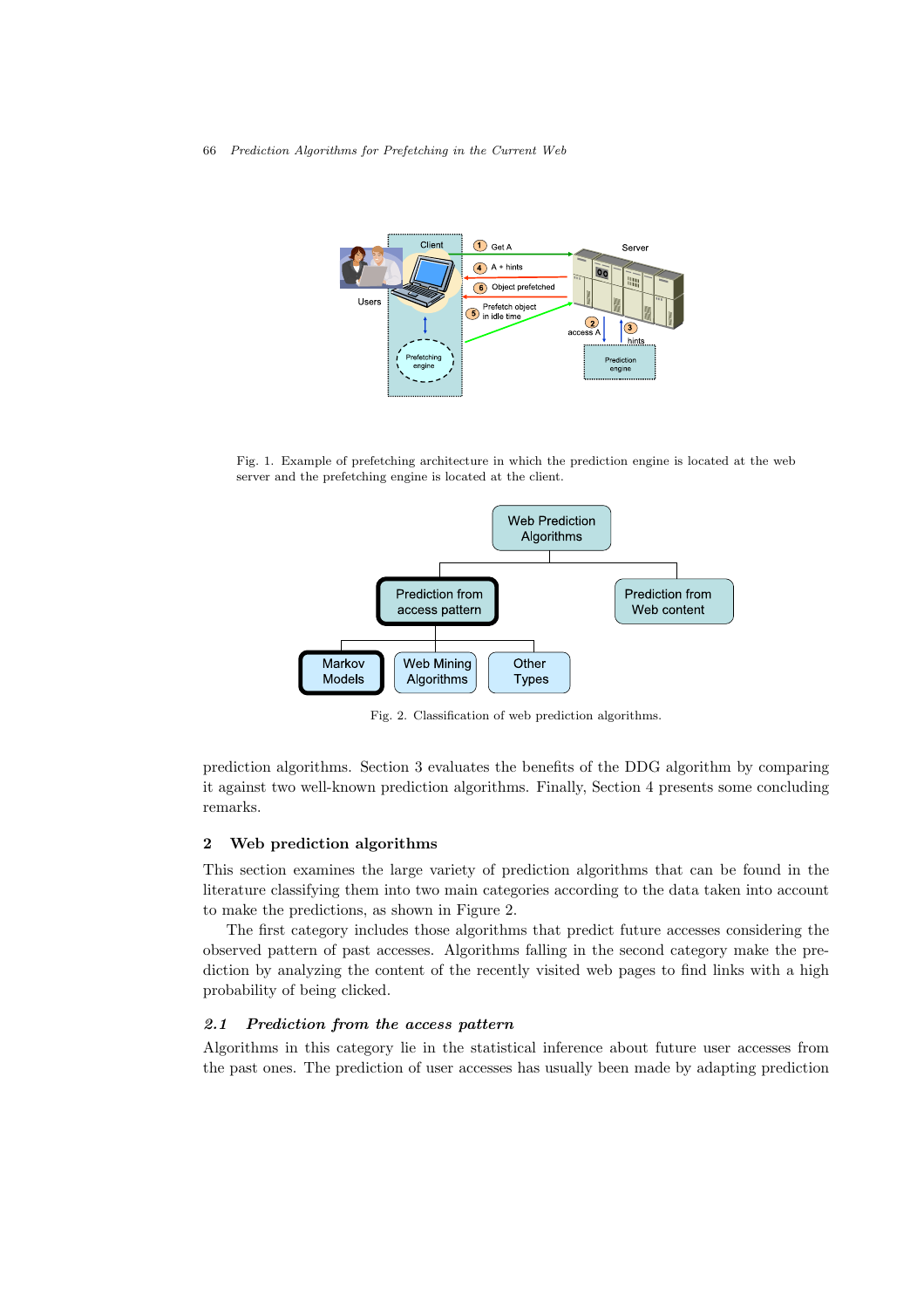algorithms from other fields of computing to deal with web accesses. According to the amount of research works found, this is the most important category.

The algorithms can be classified into three subcategories depending on the statistical technique used to compute the predictions: i) those based on Markov models, ii) those using data mining techniques, and iii) other techniques. Algorithms in the first subcategory are the ones that require much less CPU time to make predictions. Consequently, the algorithms based on Markov models are the main candidates to be implemented in a web prefetching system to achieve the best reduction of user-perceived latency.

#### 2.1.1 Markov models

A Markov model is a finite-state machine where the next state depends only on the current state. Associated with each arc of the finite-state machine network (a directed cyclic graph) is the probability of making the given transition. When applied to the prediction of user accesses, each state represents the context of the user, i.e., their recent past accesses, and the transitions represent a user request. In this sense, the probability attached to each transition is the probability of accessing a given object.

The main parameter of any Markov model is the order, which refers to the size of the window of accesses that defines each different context. Usually, the higher order the more precision. However, an increase in the order of the model also implies an increase in the resources required to compute the prediction.

There exist a high amount of works that describe web prediction algorithms based on Markov models. Basic Markov models considering the accesses sequence of different orders have been explored in the literature.

The top-10 algorithm proposed in [5] can be considered as a Markov model of order 0, that is, the prediction result does not depend on the context (i.e., last requests). In [6], the author considers first and second order Markov chains to predict requests. The optimal results in [7] with Prediction by Partial Match (PPM) algorithm, which combines several Markov models to make the predictions, are achieved when a second order model is applied. However, in [8] better results are obtained when implementing the model with orders higher than 3. Most of these studies only focus on the precision of the prediction to determine the appropriate order of the model without taking into account that precision is not correlated to the reduction of the user-perceived latency [9].

When Markov models of higher orders are explored, the use of techniques to reduce the resource requirements of the implementation is needed. Different authors have explored how to deal with such a large amount of data. Techniques such as data compression or different types of branches in the prediction tree have been proposed and analyzed [10, 11, 12].

Other works propose algorithms that make predictions with Markov models that are built considering the referrer information provided in the HTTP protocol. Those models can be built using only referrers [13] or by combining referrer and sequence information [14].

The Dependency Graph (DG) algorithm, which is evaluated in this work, lies in a predictor of accesses  $\triangle$  local file system. Several versions of the DG algorithm can be found in the literature  $\sqrt{\frac{1}{kT}}$ , 17] but basically they construct a dependency graph that depicts the pattern of accesses to the objects. The Double Dependency Graph (DDG) algorithm has as main novelty that it takes into account the structure of web pages to make predictions for reducing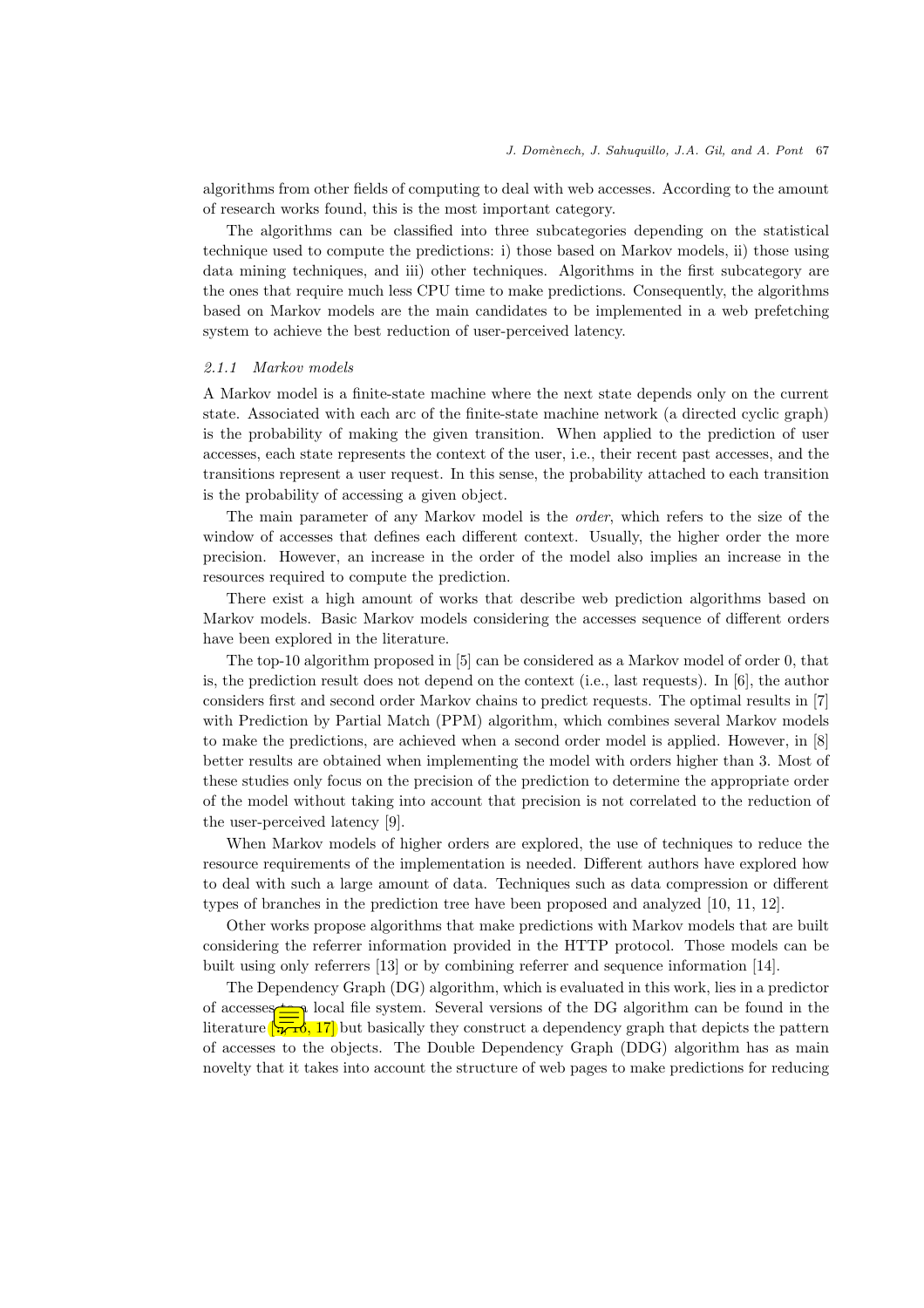#### 68 Prediction Algorithms for Prefetching in the Current Web

the user-perceived latency to a higher extent [18]. To do so, the algorithm differentiates two classes of dependencies: between objects of the same page and between objects of different pages.

Algorithms based on Markov models have been proposed to be applied either to each object access or to each page (i.e., to each container object) accessed by the user. In addition, two ways have been used to select which object or page will be predicted: predicting the topn likely objects and predicting those objects with more probability of being accessed than a given confidence threshold.

#### 2.1.2 Web mining algorithms

Several prediction algorithms benefiting from web mining techniques have been developed. Web mining is defined in [19] as the application of data mining techniques to extract knowledge from Web data, where at least one structure (hyperlink) or usage (Web log) data is used in the mining process (with or without other types of Web data). It has been found that two data mining techniques are used to make web access predictions: clustering and association rules mining.

Clustering algorithms are applied in [20] to a three dimensions cube representation of web accesses. To make the predictions, the transition probability matrix for pages that belong to the same cluster is calculated. The prediction model used in [21] takes into account data both from the accesses sequence of each session and from the user thinking time of each page in the session. Then, user sessions are clusterized and the prediction is made by considering the most similar session in the cluster.

Rule-assisted prefetching strategy is another option to make predictions. The technique presented in [22] gives priority to recently added links over those older, whereas  $\sqrt{\pi}$  dies first to find a rule generated from the user that is currently accessing the web. The algorithm  $(WM<sub>o</sub>)$  [24, 25] deals with random accesses that could be in the access patterns, although the other user accesses must be in the same order as found in the pattern. That proposal also takes into account the graph of the web site structure to allow only those patterns with transitions included in the graph.

#### 2.1.3 Other algorithms

Other approaches to web access prediction from the access pattern can be found in the literature. The prediction engine presented in  $\sqrt{\frac{1}{N}}$  based on an evolutionary finite-state machine (FSM). In this FSM, user requests are represented by transitions, but unlike the FSM representation of Markov models, each node in their model represents a prediction instead of a context. The algorithm is initially set up with a set of FSMs that evolves according to genetic operators: recombination, mutation and natural selection. The authors propose a fitness function to evaluate the goodness of each FSM related to two prediction metrics: precision and applicability. This function helps the evolution of the FSMs to achieve better performance.

The algorithm presented in [27] takes into account object characteristics not considered in other algorithms to maximize hit rate to bandwidth ratio. This technique relies on accounting the contribution to the hit rate and to the bandwidth ratio of each object, but needs extra information about the objects like access frequency, size, lifetime, etc.

In [28], the author explores how the prefetching should be conducted to minimize the user-perceived latency, despite not considering the costs of the prefetching. The proposed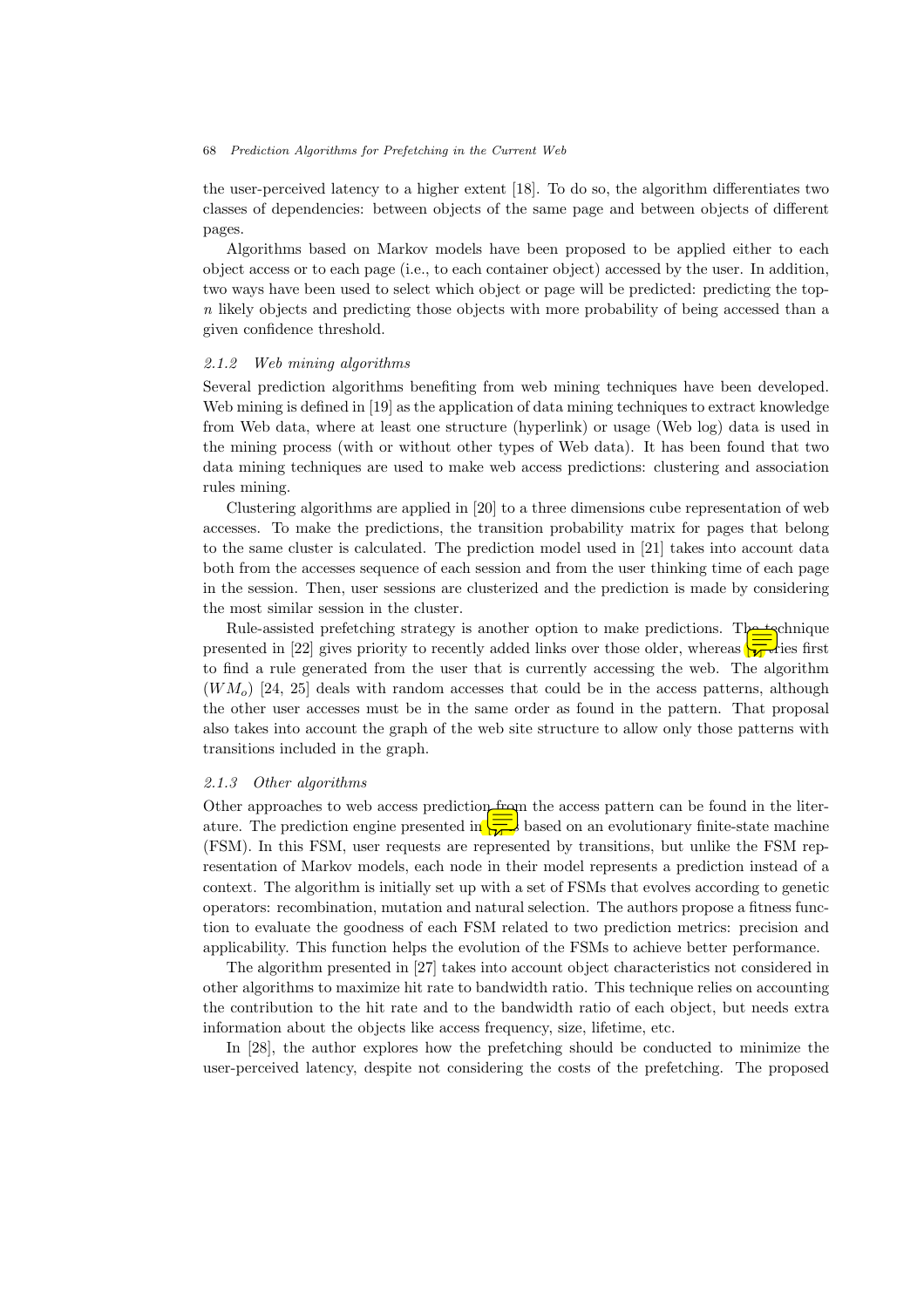prefetching system sorts the objects with respect to their (unconditional) probability of being requested, and then fetches sequentially all the documents.

### 2.2 Prediction from web content

Kahn and Tao suggest in [29] that the prediction of user accesses can be improved if the algorithm considers the organization of the webspace. Therefore, the second subset of web prediction algorithms are those whose predictions are made from the analysis of the content of the web pages (usually HTMLs) that the user has requested instead of using only the sequence of accesses. As a consequence, the complexity of these algorithms is significantly higher than the complexity of just analyzing the references.

The first attempt to predict next user accesses from the HTML content was presented in This work combines the analysis of the content with usage profiles that are generated by the web servers.  $\sqrt{2}$ 

In other work  $\left[\frac{r}{r}\right]$ , Ibrahim and Xu apply neural networks to keywords extracted from the HTML content in order to make the predictions. Their evaluation, which is performed from the prediction point of view, only focuses on news web servers where key word extraction is easier.

The technique presented in  $\frac{1}{2}$  sorts the links found in an HTML according to their probability of being clicked. This order is given by the similarity of each text context of the links to the text context of the previously clicked link. The context is composed of the words that appear near the anchor tag in the HTML.

In a more recent work, Sidiropoulos et al. [33] identify clusters of "correlated" web pages in a site (web site communities), and make these communities the basic outsourcing unit of content to be prefetched. The approach is based only on the hyperlink information, since it is assumed that two pages are "similar" or "correlated" if there exists a link between them.

### 3 Performance comparison of web prediction algorithms

In this section we evaluate the benefits of the DDG algorithm by comparing it against the  $\Box$  widely used prediction algorithms in the literature: Prediction by Partial Match (PPM)  $\sqrt{\pi}$  and Dependency Graph (DG)  $\sqrt{\pi}$ 

### 3.1 Dependency Graph (DG)

The DG prediction algorithm constructs a dependency graph that depicts the pattern of accesses to the objects. The graph has a node for every object that has ever been accessed. There is an arc from node A to B if and only if at some point in time a client accessed to B within  $w$  accesses after A, where  $w$  is the *lookahead window* size. The weight of the arc is the ratio of the number of accesses to B within a window after A to the number of accesses to A itself. The prefetching aggressiveness can be controlled by applying a cutoff threshold parameter to the weight of the arcs.

For illustrative purposes, we use a working example. Let us suppose that the algorithms are trained by two user sessions. The first one contains the following accesses: HTML1, IMG1, HTML2, IMG2. The second session includes the accesses: HTML1, IMG1, HTML3, IMG2. Note that IMG2 is embedded both in HTML2 and in HTML3. We found this characteristic common through the analyzed workload, where different pieces of news (i.e., HTML files)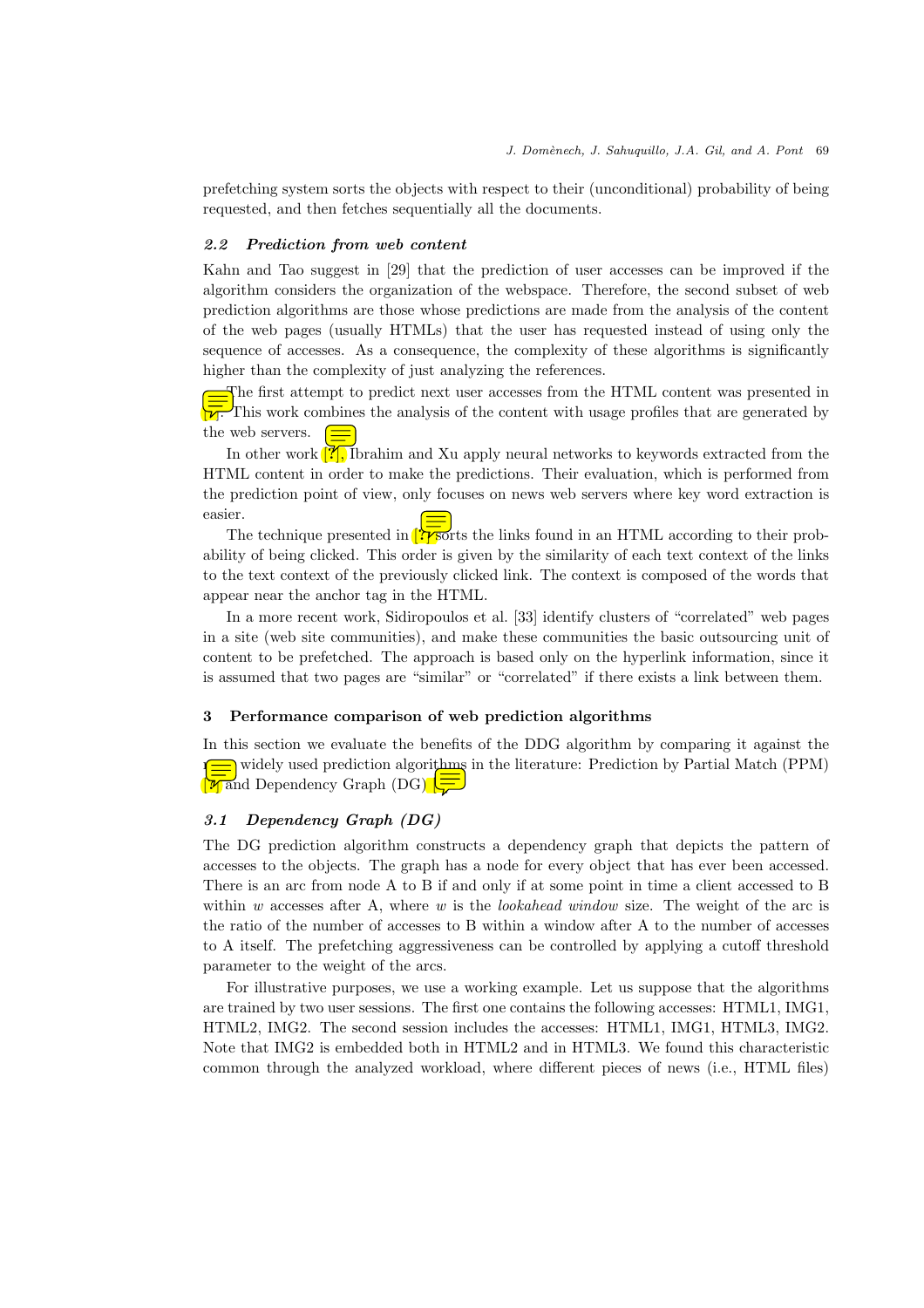70 Prediction Algorithms for Prefetching in the Current Web



Fig. 3. State of the graphs of the algorithms after the accesses HTML1, IMG1, HTML2, IMG2 by one user; and HTML1, IMG1, HTML3, IMG2 by other user

contain the same embedded images, since they are included in the site structure. Figure 3(a) shows the state of the graph of the DG algorithm for a lookahead window size of 2 corresponding to the mentioned training. Each node in the graph represents an object whereas the weight of each arc is the confidence level of the transition.

# 3.2 Prediction by Partial Match (PPM)

The PPM prediction algorithm uses Markov models of m orders to store previous contexts. Predictions are obtained by comparing the current context to each Markov model, where each context consists of the n last accesses of the user, where n is the order of the context plus 1. To select which objects are predicted, the algorithm uses a confidence threshold.

Figure 3(b) shows the graph obtained when the PPM algorithm is applied to the training used in the previous example. Each node represents a context, where the root node is in the first row, the order-0 context is in the second, and the order-1 context is in the third one. The label of each node also includes the number of times that a context appears, so one can obtain the confidence of a transition by dividing the counter of a node by the counter of its parent. The arcs indicate the possible transitions. For instance, the label of the IMG2 in order-0 context is 2 because IMG2 appeared twice in the training; once after HTML2 and another after HTML3. IMG2 has two nodes in the order-1 context, i.e., one per each HTML on which it depends.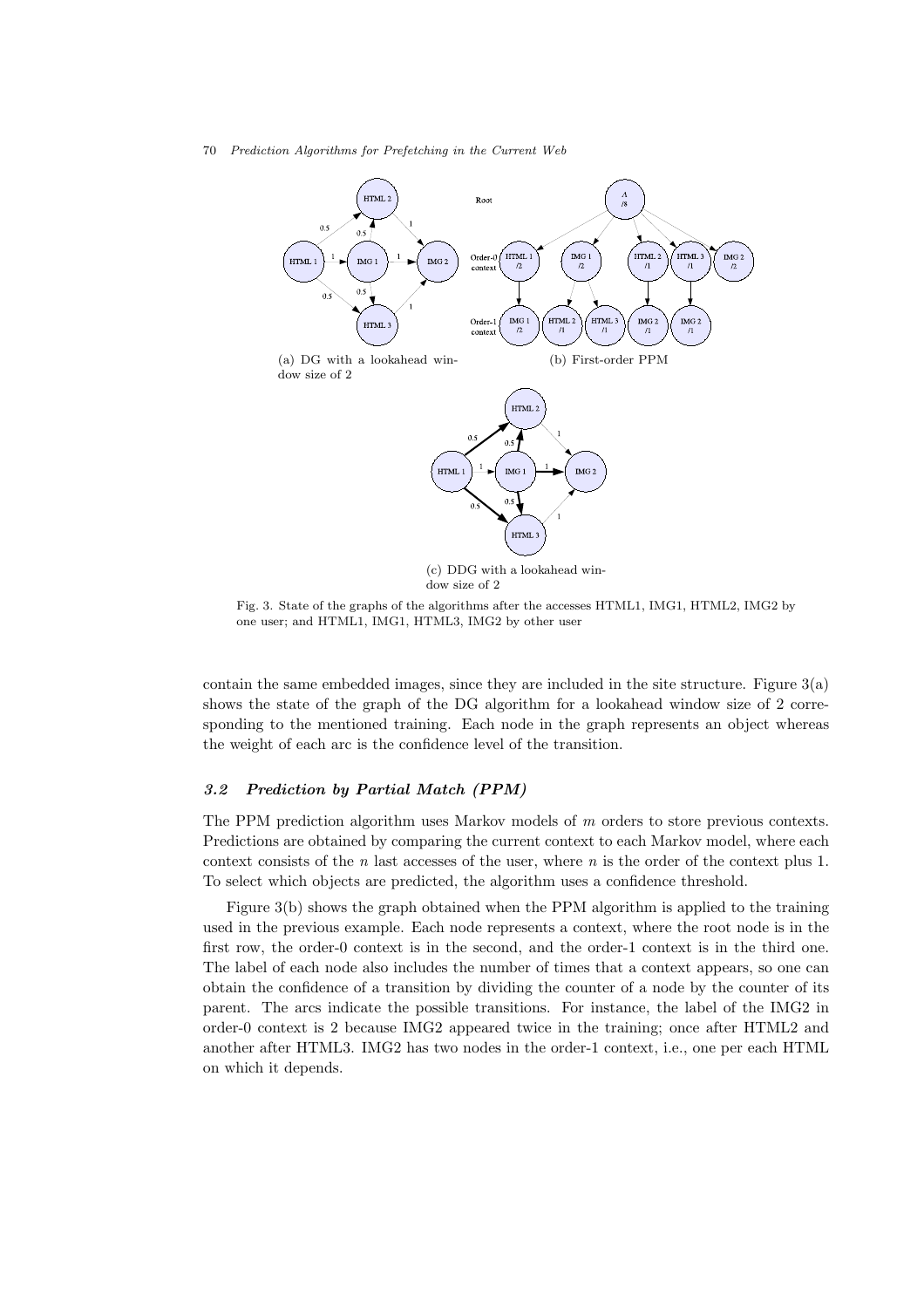# 3.3 Double Dependency Graph (DDG)

The DDG algorithm is based on a graph that keeps track of dependencies among the resources accessed by the user and of the structure of the web site. Dependencies among resources are recorded in a similar way to DG. That is, there are as many nodes as resources in the web site. Then, there is an arc from node A to B if and only if at some point in time a client accessed to B within  $w$  accesses to A after B, where  $w$  is the lookahead window size. The weight of this arc is computed as the ratio of the number of accesses to B within a window after A to the number of accesses to A itself.

To keep track of the structure of the web site, DDG distinguishes two classes of arcs, so that it is possible to differentiate access dependencies between resources in the same page from dependencies between resources of different pages. An arc from node A to node B is a primary arc if A and B are objects of subsequent pages. That is, either B is an HTML resource or the client accessed to one HTML resource between A and B. When there are more than one HTML document between A and B, no arc is included in the prediction model.

The confidence of each primary or secondary transition (i.e., the confidence of each arc) is calculated by dividing the counter of the arc by the amount of appearances of the node, both for primary and for secondary arcs. This algorithm has the same order of complexity as the DG, since it makes the same graph but distinguishing two classes of arcs.

Figure 3(c) shows the state of the DDG algorithm corresponding to the working example. Arrows with bold lines represent primary arcs while thin lines represent secondary arcs.

Once the prediction model is generated, it is possible to make the predictions. To do so, DDG applies a cutoff threshold to the weight of the primary arcs that leave the node of the last user access. Then, to predict the embedded objects of the following page, the algorithm applies a secondary threshold to the secondary arcs that leave the nodes of the objects predicted in the first step. The hint list consists of those resources represented by the nodes reached after applying the path mentioned above.

The DDG algorithm includes the option of disabling the prediction of HTML objects. This option might be useful in those cases in which the cost of downloading an HTML object (i.e., its size) is very high when compared to the contained objects (e.g., images), as it occurs in one of the workloads used. The algorithm determines if a given object is an HTML file by looking at its MIME type in the response header given by the web server.

# 3.4 Experimental Framework

We used the experimental framework proposed in a previous work [35] for the performance evaluation study. The framework consists of three main parts: the server, the surrogate, and the client. The implementation combines both real and simulated parts in order to provide flexibility and accuracy. To perform prefetching tasks, a prediction engine implementing different algorithms has been included in the surrogate.

The framework emulates a real surrogate, which is used to access an Apache web server. The surrogate, which provides no caching, acts as a predictor by adding HTTP headers to the server response with the hints provided by the prediction algorithm. Clients take the generated hints to download those objects in advance.

The client part represents the behavior of the users surfing the Web with a prefetching enabled browser. To model the set of users that access concurrently to a given server, the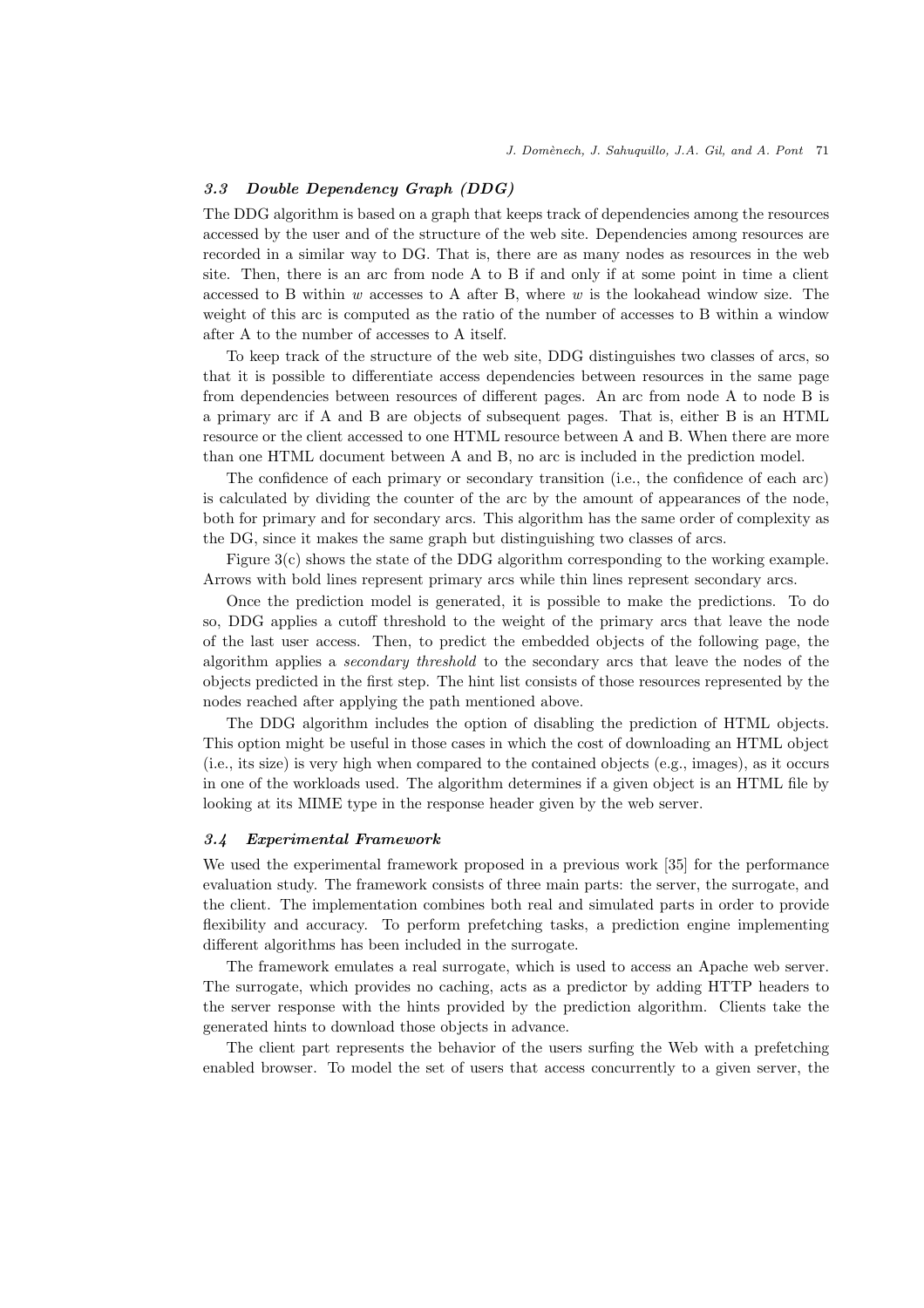|  |  |  |  | 72 Prediction Algorithms for Prefetching in the Current Web |  |  |  |  |
|--|--|--|--|-------------------------------------------------------------|--|--|--|--|
|--|--|--|--|-------------------------------------------------------------|--|--|--|--|

|                            | <b>Trace</b> |        |  |  |
|----------------------------|--------------|--------|--|--|
| Characteristics            | $\mathbf{A}$ | B      |  |  |
| Year                       | 2003         | 2006   |  |  |
| Users                      | 300          | 1 379  |  |  |
| Page Accesses              | 2 2 6 3      | 10 282 |  |  |
| Objects Accesses           | 65 569       | 43 104 |  |  |
| Training length (accesses) | 35 000       | 23 104 |  |  |
| Objects per Page           | 28.97        | 4.19   |  |  |
| Bytes Transferred (MB)     | 218.09       | 386.05 |  |  |
| Avg. Object Size (KB)      | 3.41         | 9.17   |  |  |
| Avg. Page Size (KB)        | 98.68        | 38.44  |  |  |
| Avg. HTML Size (KB)        | 32.77        | 12.94  |  |  |
| Avg. Image Size (KB)       | 2.36         | 7.99   |  |  |

| Fig. $4$ . |  | Trace characteristics |
|------------|--|-----------------------|
|------------|--|-----------------------|

simulator is fed by real traces. Simulated clients obtain the results of the prediction engine from the response, and prefetch the hinted object in their idle times, as implemented in Mozilla Firefox.

To reproduce the behavior pattern of users in the web, we used two different workloads, whose main characteristics are summarized in Table 4. Trace A contains accesses to the most popular news web server in Spain during May 2003. It was obtained by filtering accesses to this web server in the log file of a Squid proxy of the Universitat Politecnica de Valencia. Trace B includes users accessing the institutional web site of the Computer Science School of the same university during February 2006. Both traces contain dynamic but prefetchable URIs.

#### 3.5 Performance Metrics

The performance of the algorithms has been evaluated by using the main metrics related to the user-perceived performance and prefetching costs (e.g., traffic increase or processor time) [9].

- Latency per page ratio: It is the ratio of the latency per page that prefetching achieves to the latency without prefetching. The latency per page is calculated by comparing the time between the browser initiation of an HTML page GET and the browser reception of the last byte of the last embedded image or object for that page.
- Traffic Increase: The bytes transferred through the network when prefetching is employed divided by the bytes transferred in the non-prefetching case. Notice that this metric includes both the extra bytes wasted by prefetched objects that the user will never use and the network overhead caused by the transference of the prefetch hints. The variant Object Traffic Increase measures this cost taking into account only the amount of objects.

### 3.6 Analysis Methodology

The primary goal of web prefetching is the reduction of the user-perceived latency. However, when predictions fail, prefetched objects waste user and server resources, which can lead to a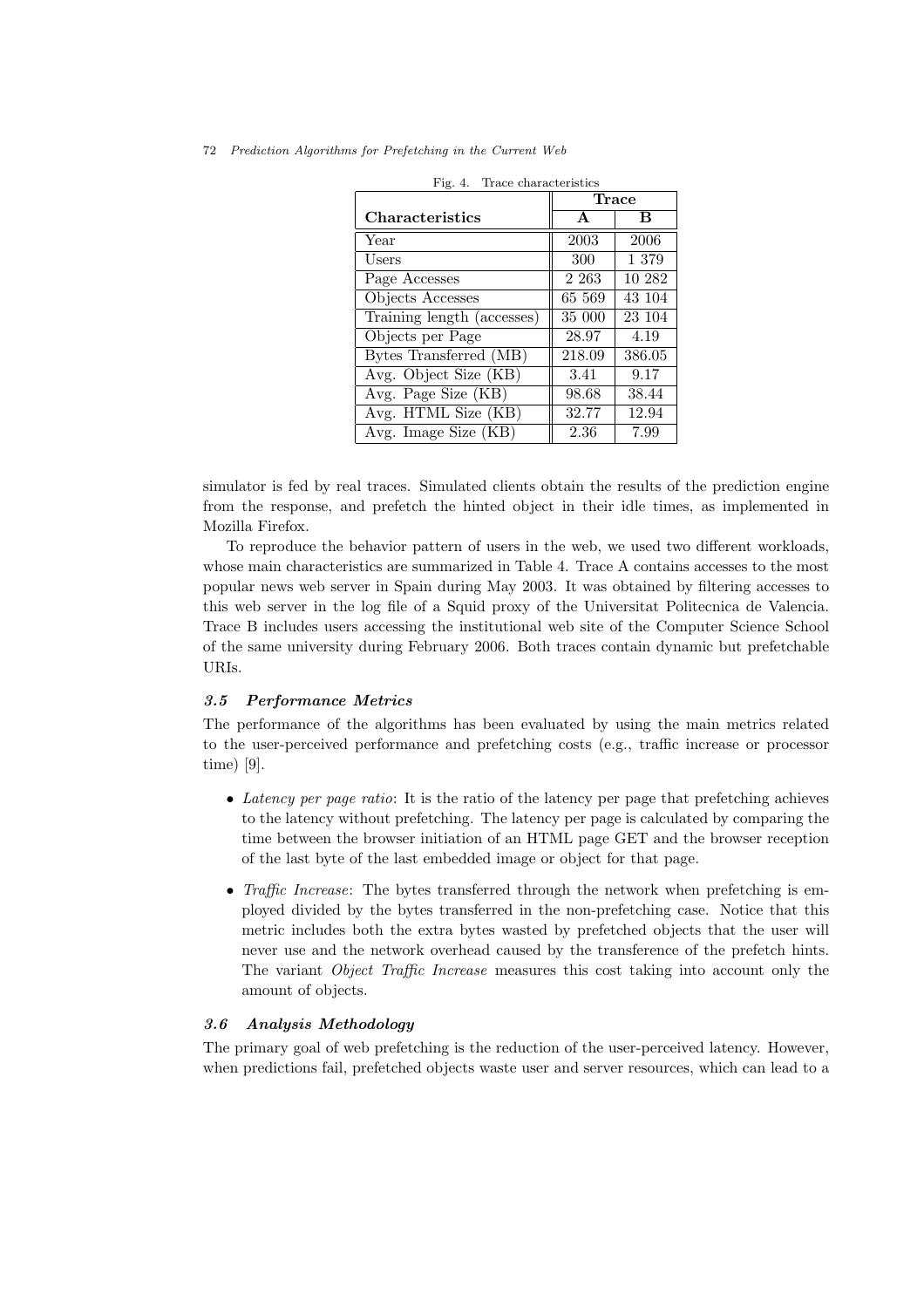performance degradation either to the user himself or to other users. Consequently, the main cost of achieving the latency reduction is the increment of the network load. This increment has two side effects: the first is the increase in the amount of bytes transferred (measured by the Traffic Increase metric), and the second is the increase of the number of requests to the server (measured by the *Object Traffic Increase* metric). As a consequence, the performance analysis should consider the benefits of reducing the user-perceived latency at the expense of increasing the network traffic and the amount of requests to the server.

Comparisons of two different algorithms can only be fairly done if either the benefit or the cost have the same or close value. For instance, when two algorithms have the same or very close values of traffic increase, the best proposal is the one that presents less userperceived latency, and vice versa. For this reason, the performance comparisons we present in Section 3.7 are made through curves that include pairs of traffic increase and latency per page ratio for each algorithm. To obtain each point in the curve we varied the aggressiveness of the algorithm, i.e., how much an algorithm will predict. This aggressiveness is controlled by the confidence threshold parameter. The set of tested threshold values was the same for all three algorithms, which includes values between 0.1 and 0.9. Since the three considered metrics are outputs of the simulation, the same set of input parameters leads to different ranges of output values.

Results for a given algorithm are shown in a curve so that a single plot presents as many curves as algorithms compared. By drawing a horizontal line over the desired latency reduction in the plot, one can obtain the traffic increase of each algorithm. The best algorithm for achieving that latency per page is the one having less traffic increase. We can proceed in a similar way with the object traffic increase metric.

# 3.7 Latency per page ratio

All three algorithms were tuned to achieve their best performance. The best configuration of DG and PPM is the one with less complexity, that is, DG with a lookahead window size of 2, and a first-order PPM. In a previous work we showed that extra complexity in these algorithms does not involve better performance [36] in current web due to the increase in the amount of embedded objects in each page. When DDG is configured to use a lookahead window size of 2 under workload A, its latency reduction is always below 3% due to the lack of primary arcs. Since similar ranges of latency or traffic increase are needed to perform a fair comparison, a window size of 12 is used. Results for this configuration are similar within range of window size of 2, but with a wider range both in traffic increase and latency reduction Under workload B, a lookahead window size of 2 is used since it provides ranges similar to DG.

Figure 5(a) shows that for any value of traffic increase in bytes, the algorithm that provides the lowest user-perceived latency under workload A is always the DDG. Similar results can be extracted when considering as main cost the traffic increase measured in amount of objects (see Figure 5(b)): DDG curve always falls below the other algorithms curves. Figure 6 shows the relative improvement of the DDG algorithm compared to the best of the other two algorithms (i.e., the DG). Figure 6(a) shows that given a value of latency per page ratio, DDG requires between 25% and 60% less of bytes transference and between 15% and 65% less requests to the server than the DG algorithm. On the other hand, given a value of traffic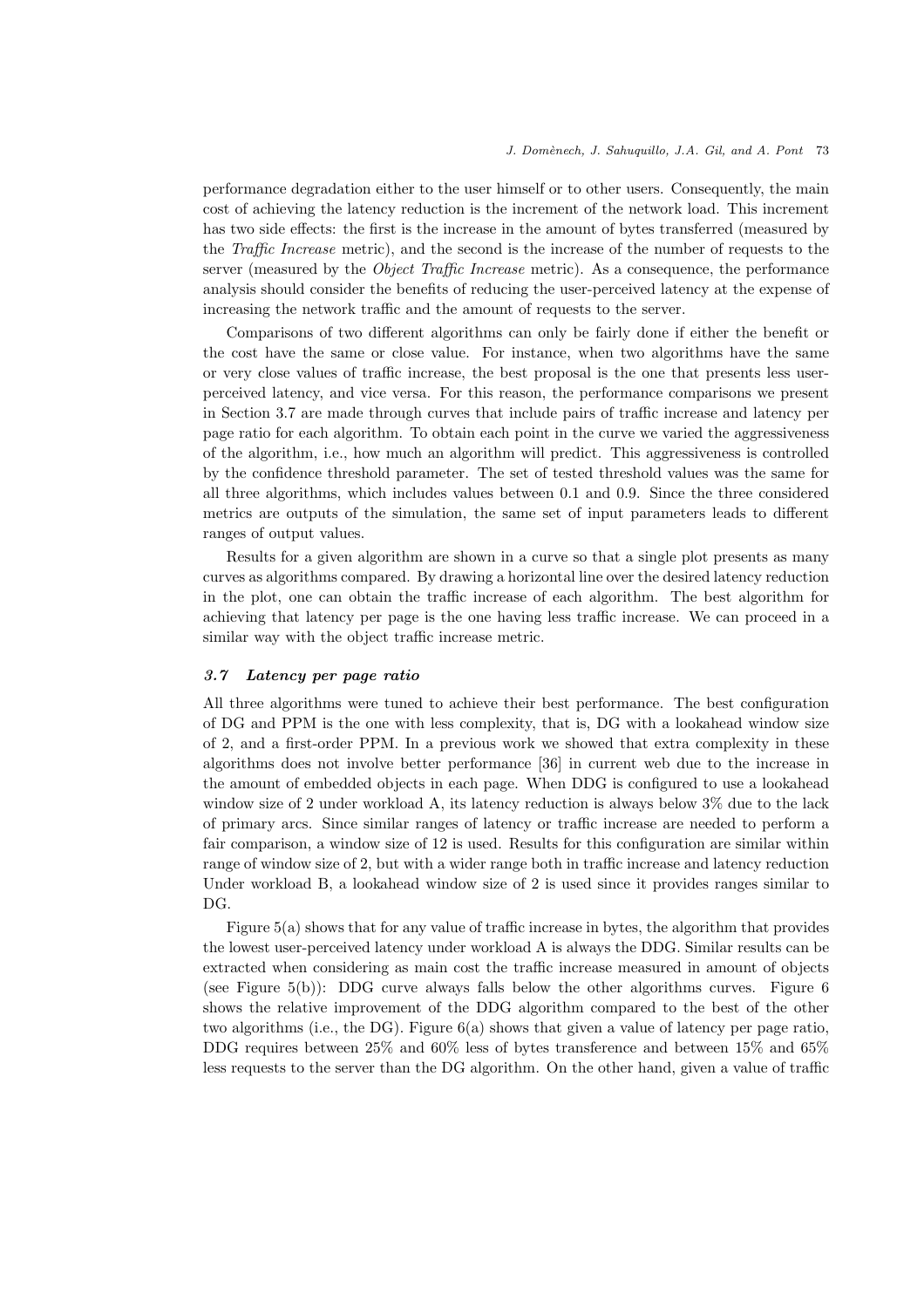

(a) Latency per page ratio as a function of Traffic (b) Latency per page ratio as a function of Object increase (workload A) Traffic increase (workload A)



(c) Latency per page ratio as a function of Traffic (d) Latency per page ratio as a function of Object increase (workload B) Traffic increase (workload B)

Fig. 5. Algorithms comparison



(a) Relative improvement in traffic increase as a (b) Relative improvement in latency reduction as a function of latency per page ratio function of traffic increase

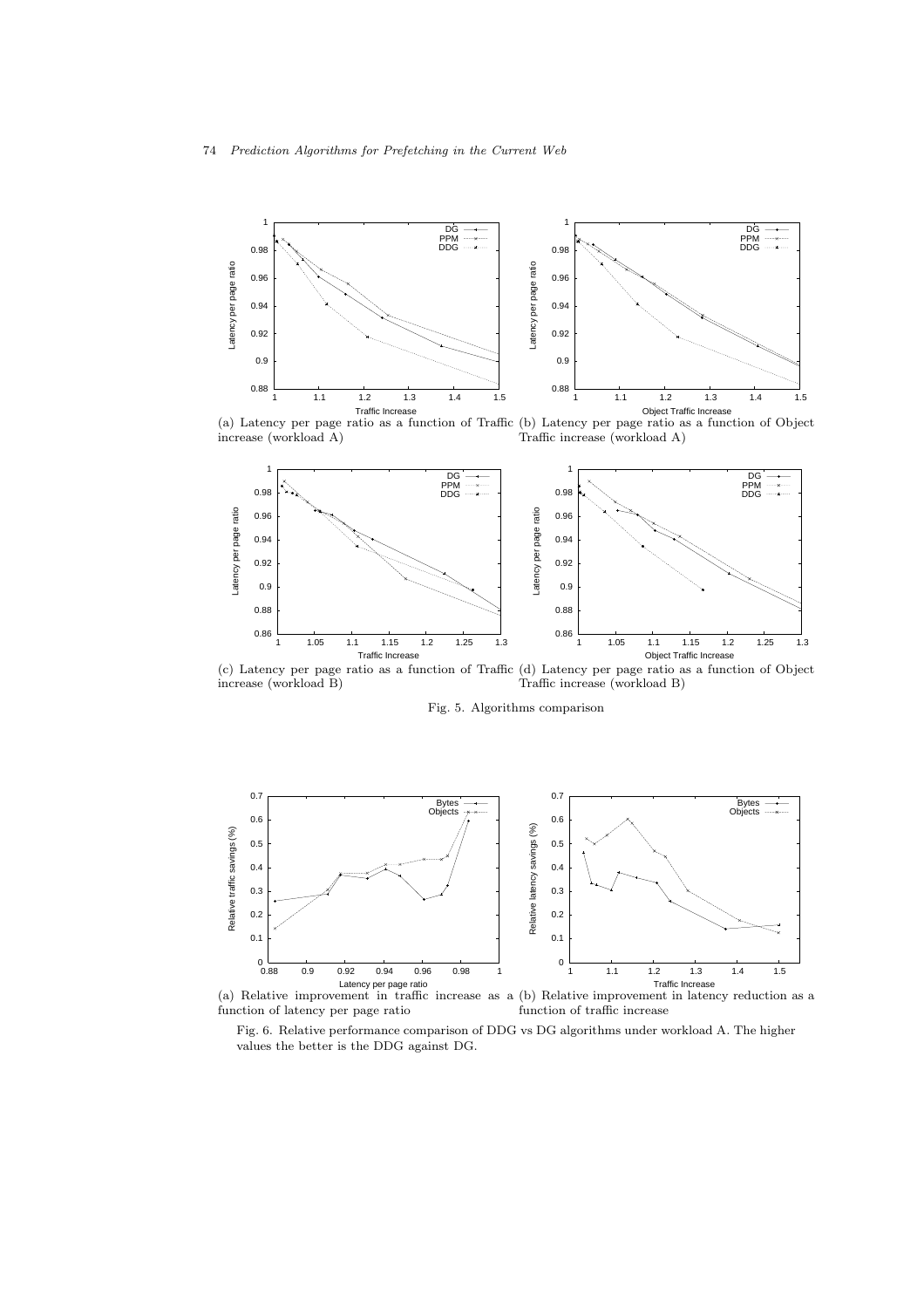

Fig. 7. Arcs represented in the prediction model as a function of the lookahead window size

increase in bytes, DDG achieves a latency reduction between 15% and 45% higher than DG (see the continuous curve in Figure  $6(b)$ ). The benefits could rise up to  $60\%$  of extra perceived latency reduction when taking into account the object traffic increase, as the dashed curve in Figure 6(b) shows.

Figures  $5(c)$  and  $5(d)$  show the results obtained under workload B. Plot  $5(c)$  shows similar results for all algorithms when only the traffic increase (i.e., the network load) is taken into account. However, when looking at the server load, measured by the object traffic increase index (see plot  $5(d)$ ), the DDG always outperforms clearly the DG and the PPM algorithms.

### 3.8 Space

The space overhead required by PPM is usually measured by means of the number of nodes required in the prediction model. However, this metric is not valid for analyzing DG and DDG because they require, for any lookahead window size, as many nodes as different files are in the server. In these algorithms, the amount of arcs in the model is the main metric of space overhead. Figure 7 shows that DDG requires fewer arcs than DG. Differences are higher as larger the lookahead window size is, reaching about 20% for a size of 20. That is due to the limitation introduced by DDG in which there is no arc between two objects in the same lookahead window when the arc goes through more than one HTML.

On the other hand, PPM has much more memory requirements than DG and DDG. For instance, a first-order PPM model requires, under the considered workload, 12,678 nodes. Moreover, this value increases up to 743,065 nodes when considering a 20-order model, that is, about one order of magnitude higher than the DG and DDG algorithms.

#### 3.9 Processor time

Looking at the description of the DDG algorithm, one can realize that this algorithm has the same order of complexity as DG. Figure 8 shows the processor time taken to generate the prediction model. DDG has similar processor time requirements to DG when considering small lookahead window sizes. However, for larger windows, it requires significatively less time to generate the prediction model. That is because DDG processes less arcs than DG.

The time taken by PPM to generate the prediction model is not presented because it exceeds significantly the range of the plot. For instance, the generation of the first-order PPM model takes 2,300 ms, whereas the 20-order model takes 20,200 ms, i.e., one order of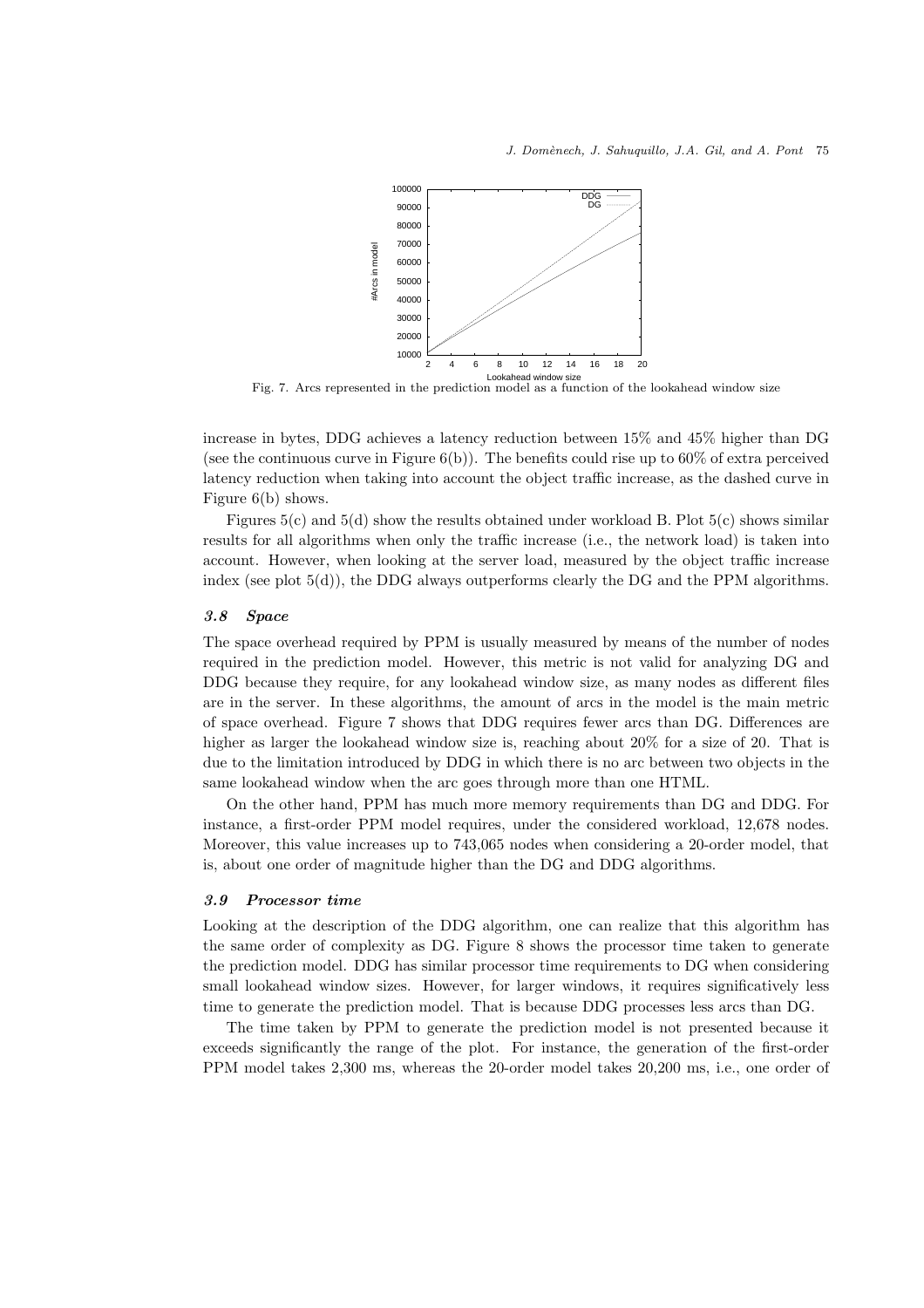

Fig. 8. Time required to create the prediction model as a function of the lookahead window size. PPM is not represented due to the higher computing time required (between 2,300 and 20,200 ms)

magnitude higher.

#### 4 Conclusions

This paper has presented a review of the web prediction algorithms appeared in the literature, classifying them according to the information they use to generate the predictions. We also have compared the performance achieved by the most used algorithms (DG and PPM) with a novel algorithm called DDG.

In this paper we have claimed that the way in which previous prediction algorithms manage the objects of a web page does not work fine in the current web. Unlike this common way, the main novelty of the proposed algorithm lies in the fact that it deals with the characteristics of the current web. To this end, the DDG algorithm distinguishes between container objects (HTMLs) and embedded objects (e.g., images) to create the prediction model and to make the predictions.

Experimental results have shown that given an amount of requests to the server, the proposed algorithm outperforms the existing ones by reducing the perceived latency between 15% and 60% more with the same extra requests. Furthermore, these results were achieved not only without increasing the order of complexity with respect to existing algorithms, but also by reducing the processor time and memory requirements if the same lookahead window size is considered.

### Acknowledgments

This work has been partially supported by the Spanish Ministry of Science and Innovation under Grant TIN2009-08201, the Generalitat Valenciana under Grant GV/2011/002 and the Universitat Politecnica de Valencia under Grant PAID-06-10/2424.

### References

- 1. B.D. Davison , Assertion: Prefetching with GET is not Good , in *Proceedings of the 6th International Workshop on Web Caching and Content Distribution* (Boston, USA, 2001)
- 2. H.K. Lee and G. Vageesan, K.H. Yum, and E.J. Kim, A PROactive Request Distribution (PRORD) Using Web Log Mining in a Cluster-Based Web Server, in *Proceedings of the International Conference on Parallel Processing (ICPP'06)* (Columbus, USA, 2006)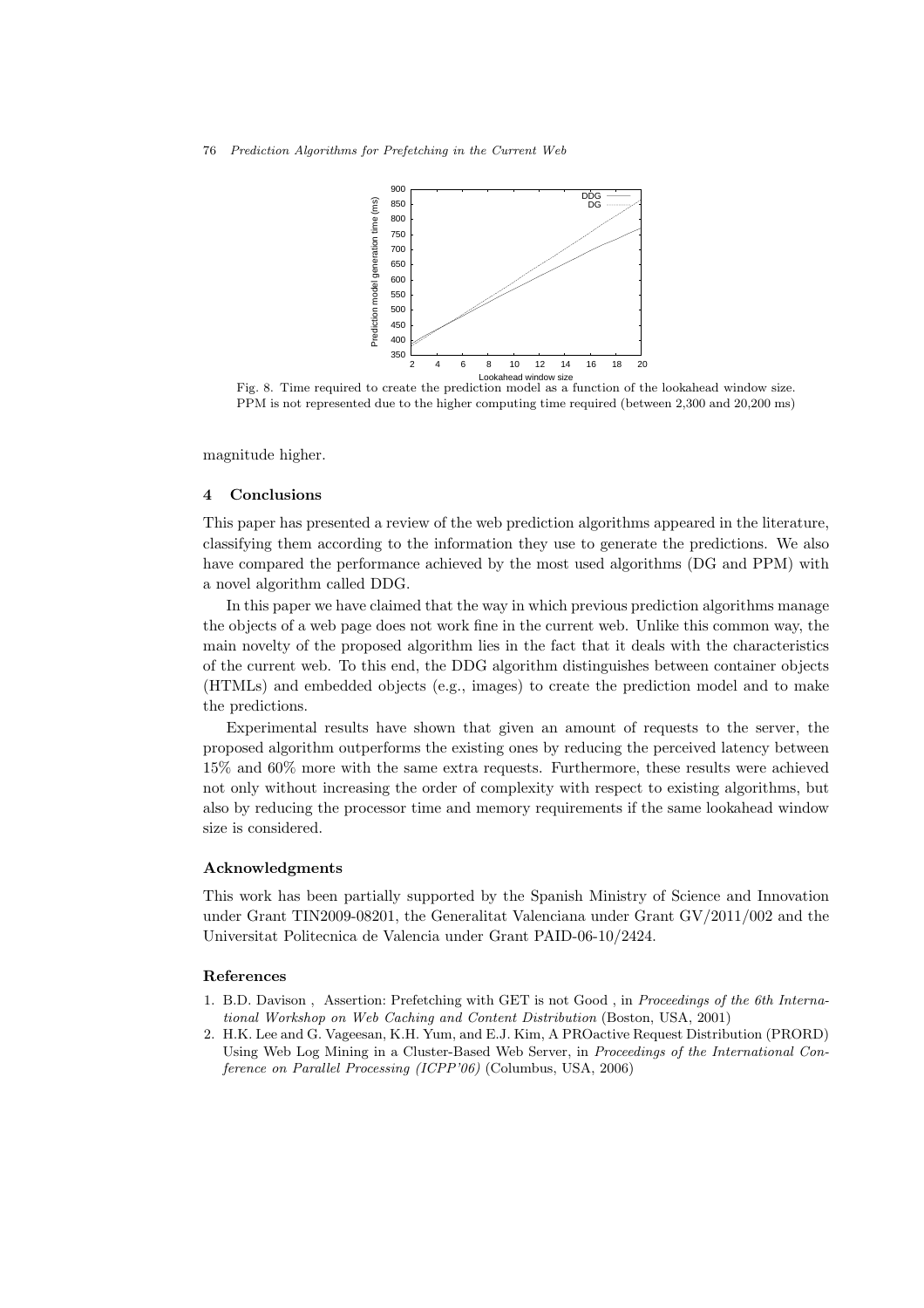- 3. S. Schechter, M. Krishnan, and M.D. Smith, Using Path Profiles to Predict HTTP Requests, in *Proceedings of the 7th International World Wide Web Conference* (Brisbane, Australia, 1998)
- 4. E. Cohen and H. Kaplan, Prefetching the means for document transfer: a new approach for reducing Web latency, *Computer Networks* 39 (4) pp437-455 (2002)
- 5. E. Markatos and C. Chronaki, A Top-10 Approach to Prefetching on the Web, in *Proceedings of the INET' 98* (Geneva, Switzerland, 1998)
- 6. Ramesh Sarukkai, Link prediction and path analysis using Markov chains., *Computer Networks*, 33 (1-6) pp377-386 (2000), DBLP, http://dblp.uni-trier.de
- 7. L. Fan, P. Cao, W. Lin, and Q. Jacobson, Web Prefetching Between Low-Bandwidth Clients and Proxies: Potential and Performance., in *Proceedings of the ACM SIGMETRICS Conference on Measurement and Modeling Of Computer Systems* Atlanta, USA, 1999, DBLP, http://dblp.unitrier.de
- 8. Z. Su, Q. Yang, Y. Lu, and H-J Zhang, WhatNext: A prediction system for web requests using N-gram sequence models, in *Proceedings of the 1st International Conference on Web Information Systems and Engineering Conference* (Hong Kong, China, 2000)
- 9. J. Domènech, J. é A. Gil, J. Sahuquillo, and A. Pont, Web prefetching performance metrics: A survey , *Performance Evaluation* 63 (9–10) pp988–1004 (2006)
- 10. J. Zhu, J. Hong, and J.G. Hughes, Using Markov Models for Web Site Link Prediction, in *Proceedings of the 13th ACM Conference on Hypertext and Hypermedia* (College Park, USA, 2002)
- 11. J. Pitkow and P. Pirolli, Mining Longest Repeating Subsequences to Predict World Wide Web Surfing, in *Proceedings of the 2nd USENIX Symposium on Internet Technologies and Systems* Boulder, USA, 1999
- 12. J. Verma, A.K. Sharma. A. Goel A Framework for Prefetching Relevant Web Pages using Predictive Prefetching Engine (PPE), *International Journal of Computer Science Issues* 7 (2010)
- 13. B. de la Ossa, A. Pont, J. Sahuquillo, and J.A. Gil Referrer Graph: a Low-cost Web Prediction Algorithm, in *Proceedings of the 25th Symposium On Applied Computing* (Sierre, Switzerland, 2010)
- 14. I. Zukerman, D.W. Albrecht, and A.E. Nicholson, Predicting Users' Requests on the WWW, in *Proceedings of the 7th International Conference on User Modeling* (Banff, Canada, 1999)
- 15. V.N. Padmanabhan and J.C. Mogul, Using Predictive Prefetching to Improve World Wide Web Latency, *Computer Communication Review* 26 (3) pp22–36 (1996)
- 16. Z. Jiang and L. Kleinrock, An Adaptive Network Prefetch Scheme, *IEEE Journal on Selected Areas in Communications* 16 (3) pp358–368 (1998)
- 17. G. Pallis, A. Vakali, and J. Pokorny A clustering-based prefetching scheme on a Web cache environment, *Computers & Electrical Engineering* 34 pp309 - 323 (2008), doi:10.1016/j.compeleceng.2007.04.002
- 18. J. Domenech, J.A. Gil, Juquillo, and A. Pont Using current web page structure to improve prefetching performance, *maputer Networks* 54 (9) pp404 – 1417 (2010)
- 19. H. Kargupta, A. Joshi, K. Sivakumar, and Y. Yesha (eds), *Data Mining: Next Generation Challen* ind Future Directions, Chapter 3 (AAAI Press, 2004)
- 20.  $\text{aut}_\mathbf{p}$  = Q. Yang, J.Z. Huang, and M. Ng, title = A data cube model for prediction-based web prefetching, *Journal of Intelligent Information Systems* 20 (1) pp11–30 (2003)
- 21. S. Gunduz and M. T. Zsu, A Web page prediction model based on click-stream tree representation of user behavior, in *KDD '03: Proceedings of the ninth ACM SIGKDD international conference on Knowledge discovery and data mining*, pp535–540 (Washington, D.C., 2003)
- 22. B. Lan, S. Bressan and B.C. Ooi, and K-L Tan, Rule-assisted prefetching in Web-server caching, in *CIKM '00: Proceedings of the ninth international conference on Information and knowledge management* (McLean, Virginia, 2000)
- 23. Y-F Huang and J-M Hsu, Mining Web Logs to Improve Hit Ratios of Prefetching and Caching , in *Proceedings of the 2005 IEEE / WIC / ACM International Conference on Web Intelligence* (Compiegne, France, 2005)
- 24. A. Nanopoulos, D. Katsaros, and Y. Manolopoulos, Exploiting Web Log Mining for Web Cache